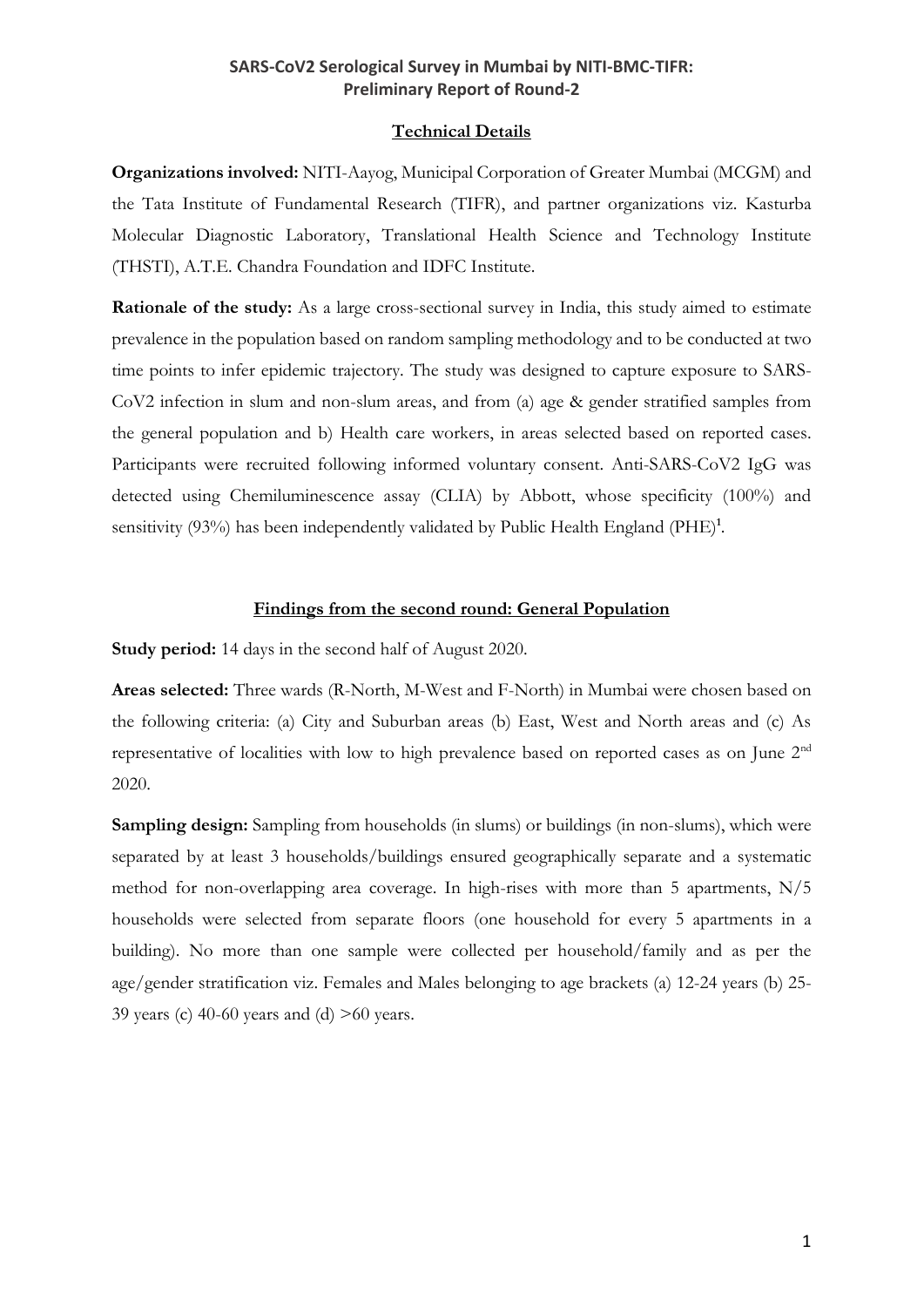| <b>Samples</b>       |           |       |              |
|----------------------|-----------|-------|--------------|
|                      | <b>NS</b> |       | <b>Total</b> |
| <b>Dahisar RN</b>    | 579       | 1,264 | 1,842        |
| Matunga<br><b>FN</b> | 813       | 1,212 | 2,025        |
| Chembur<br><b>MW</b> | 748       | 1,224 | 1,972        |
| Sum                  | 2,140     | 3,699 | 5,839        |

Sample sizes were calculated based on statistical considerations, which took into account results from our first round and population sizes in each of these wards as below (for slums and non-slums separately)<sup>2</sup>. No sampling was done in active

containment zones (i.e. during the study period).

*Number of participants recruited and samples analyzed are as below:*

|             | Target | Recruited | Percentage<br>recruited | <b>Samples</b><br>Analysed* |
|-------------|--------|-----------|-------------------------|-----------------------------|
| FN Slum     | 1212   | 1205      | 99                      | 1122                        |
| FN Non-Slum | 813    | 850       | 105                     | 828                         |
| MW Slum     | 1224   | 670       | 55                      | 666                         |
| MW Non-Slum | 748    | 752       | 101                     | 727                         |
| RN Slum     | 1264   | 1268      | 100                     | 1236                        |
| RN Non-Slum | 579    | 639       | 110                     | 621                         |
| Total       | 5840   | 5384      | 92                      | 5200                        |

## **Strengths of the study:**

- Large sample sizes to estimate prevalence with better accuracy (total 5200 from 3-wards)
- Random sampling methodology to capture prevalence in population without bias.
- The kit used in this study has been independently validated by PHE for 100% specificity and 93% sensitivity. The PHE study also suggests that the kit does not cross-react with other seasonal corona-viruses, which have been tested.
- Age and gender wise stratification to provide insights into sero-prevalence.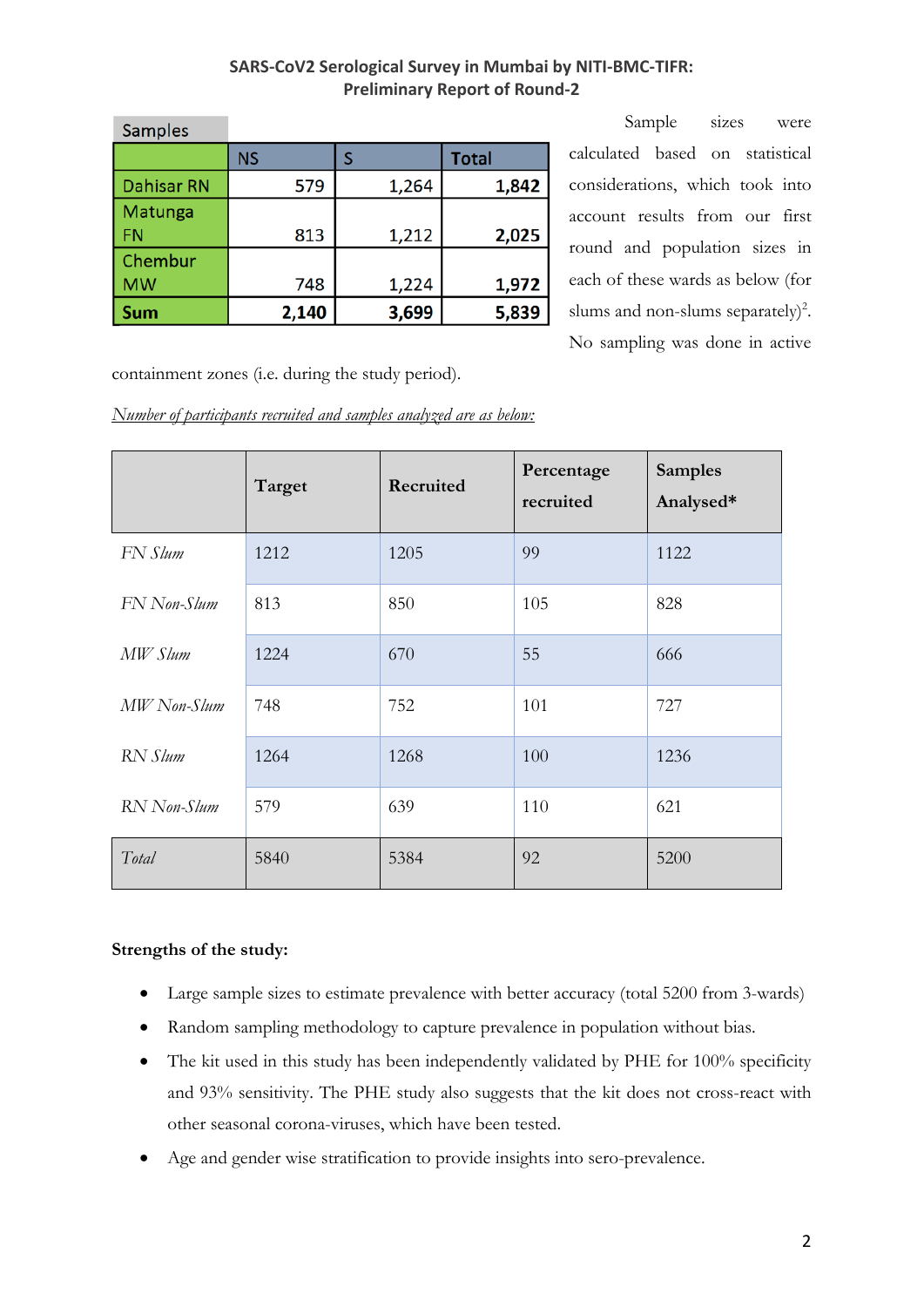- Assess impact of risk factors on prevalence (analysis ongoing)
- Determination of presence of viral neutralizing antibodies (studies ongoing) from both rounds of the serosurvey.

#### **Potential caveats of the study:**

- As with any sero-surveillance our study also captures only people who have circulating antibodies and those who were infected in the recent past. Although a caveat, this in fact puts the prevalence at a conservative lower number.
- The study has possibly missed migrant population in these wards, which may have left the city during the lockdown.

# **Key findings of the study from general population**

## **in slum and non-slum areas of Mumbai**

Sampling included people who may have been symptomatic and recovered or asymptomatic, without distinction and excluded those who were in institutionalized quarantine facilities (i.e. during the study period). No sampling was done in active containment zones (i.e. during the study period).

The systematically conducted study estimates around 44.9% prevalence in slums and 17.5% prevalence in non-slums, on an average, in the three wards that were studied tables in annexure below. These numbers have not been corrected for 93% sensitivity of the CLIA test used, which puts the numbers at a lower conservative estimate.

| Non-slums          |                  |              |          |                              |          |                 |
|--------------------|------------------|--------------|----------|------------------------------|----------|-----------------|
| Ward               | <b>Positives</b> | <b>Total</b> | Pos rate | Prevalence<br>(age adjusted) | Lower CI | <b>Upper CI</b> |
| F North            | 165              | 828          | 19.9%    | 19.6%                        | 16.9%    | 22.3%           |
| <b>MW</b>          | 130              | 727          | 17.9%    | 18.1%                        | 15.3%    | 20.9%           |
| <b>R</b> North     | 77               | 621          | 12.4%    | 12.5%                        | 9.9%     | 15.1%           |
| <b>Grand Total</b> | 372              | 2176         | 17.1%    | 17.5%                        | 15.9%    | 19.1%           |
| Slums              |                  |              |          |                              |          |                 |
| Ward               | <b>Positives</b> | <b>Total</b> | Pos rate | Prevalence<br>(age adjusted) | Lower CI | <b>Upper CI</b> |
| F North            | 500              | 1122         | 44.6%    | 44.2%                        | 41.3%    | 47.1%           |
| <b>MW</b>          | 326              | 666          | 48.9%    | 48.4%                        | 44.6%    | 52.1%           |
| <b>R</b> North     | 542              | 1236         | 43.9%    | 43.6%                        | 40.8%    | 46.4%           |
| <b>Grand Total</b> | 1368             | 3024         | 45.2%    | 44.9%                        | 43.2%    | 46.7%           |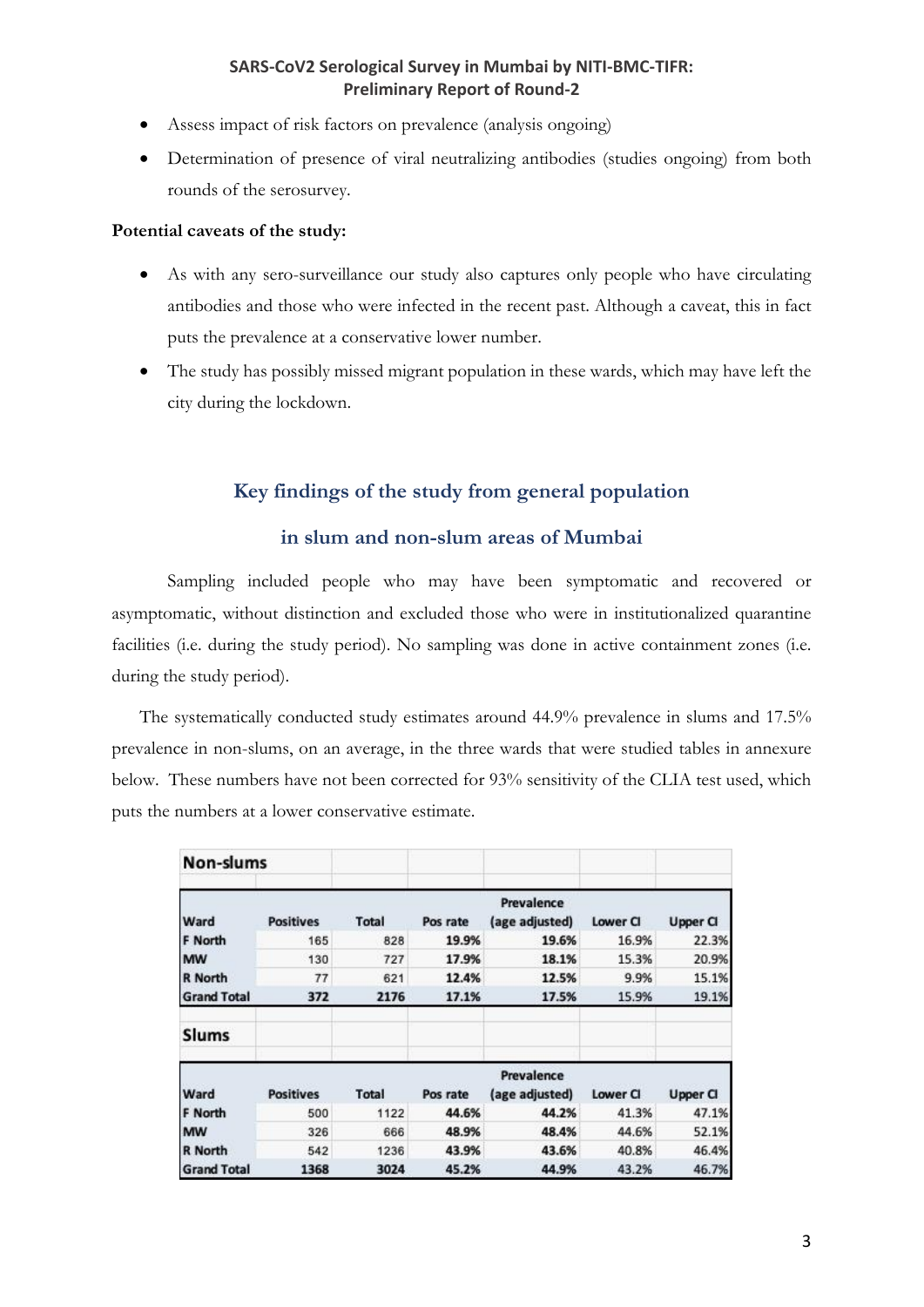| Slum                                     |      |              |           |                 |                 |
|------------------------------------------|------|--------------|-----------|-----------------|-----------------|
| <b>Age bracket Positives</b>             |      | <b>Total</b> | Pos. rate | <b>Lower CI</b> | <b>Upper CI</b> |
| 12 to 24                                 | 260  | 637          | 40.8%     | 37.0%           | 44.6%           |
| 25 to 40                                 | 466  | 1099         | 42.4%     | 39.5%           | 45.3%           |
| 41 to 60                                 | 533  | 1060         | 50.3%     | 47.3%           | 53.3%           |
| Above 60                                 | 109  | 226          | 48.2%     | 41.7%           | 54.7%           |
| <b>Grand Total</b>                       | 1368 | 3022         | 45.3%     | 43.5%           | 47.0%           |
| Non slum<br><b>Age bracket Positives</b> |      | Total        | Pos. rate | Lower CI        | Upper CI        |
| 12 to 24                                 | 43   | 233          | 18.5%     | 13.5%           | 23.4%           |
| 25 to 40                                 | 104  | 628          | 16.6%     | 13.7%           | 19.5%           |
| 41 to 60                                 | 179  | 964          | 18.6%     | 16.1%           | 21.0%           |
| Above 60                                 | 46   | 349          | 13.2%     | 9.6%            | 16.7%           |
| <b>Grand Total</b>                       | 372  | 2174         | 17.1%     | 15.5%           | 18.7%           |

| Slum               |                  |              |           |          |                 |
|--------------------|------------------|--------------|-----------|----------|-----------------|
| Gender             | <b>Positives</b> | <b>Total</b> | Pos. rate | Lower Cl | <b>Upper CI</b> |
| Female             | 649              | 1405         | 46.2%     | 43.6%    | 48.8%           |
| Male               | 719              | 1619         | 44.4%     | 42.0%    | 46.8%           |
| <b>Grand Total</b> | 1368             | 3024         | 45.2%     | 43.5%    | 47.0%           |
| Non slum           |                  |              |           |          |                 |
| Gender             | <b>Positives</b> | <b>Total</b> | Pos. rate | Lower CI | <b>Upper CI</b> |
| Female             | 127              | 721          | 17.6%     | 14.8%    | 20.4%           |
| Male               | 243              | 1452         | 16.7%     | 14.8%    | 18.7%           |
| <b>Grand Total</b> | 370              | 2173         | 17.0%     | 15.4%    | 18.6%           |

# **Interpretations**

- There is a notable decrease in the sero-positivity in the slum populations and a marginal increase in the non-slums.
- The reduction in sero-positivity in slums could be due to a decrease in antibody<sup>3,4</sup> titers in a significant proportion of the population who were possibly infected very early in the pandemic, unlike in the non-slums. The sero-positivity in non-slums may also be a lower biased estimate of the positivity rate due to decline in the antibody levels.
- Sero-positivity from the first two rounds, keeping in mind that the estimates in the second round are likely lower biased due to decline in antibodies, taken together with declining no. of reported cases from slum areas in these wards, indicate that there could be a reduction in the spread of infection in slum areas.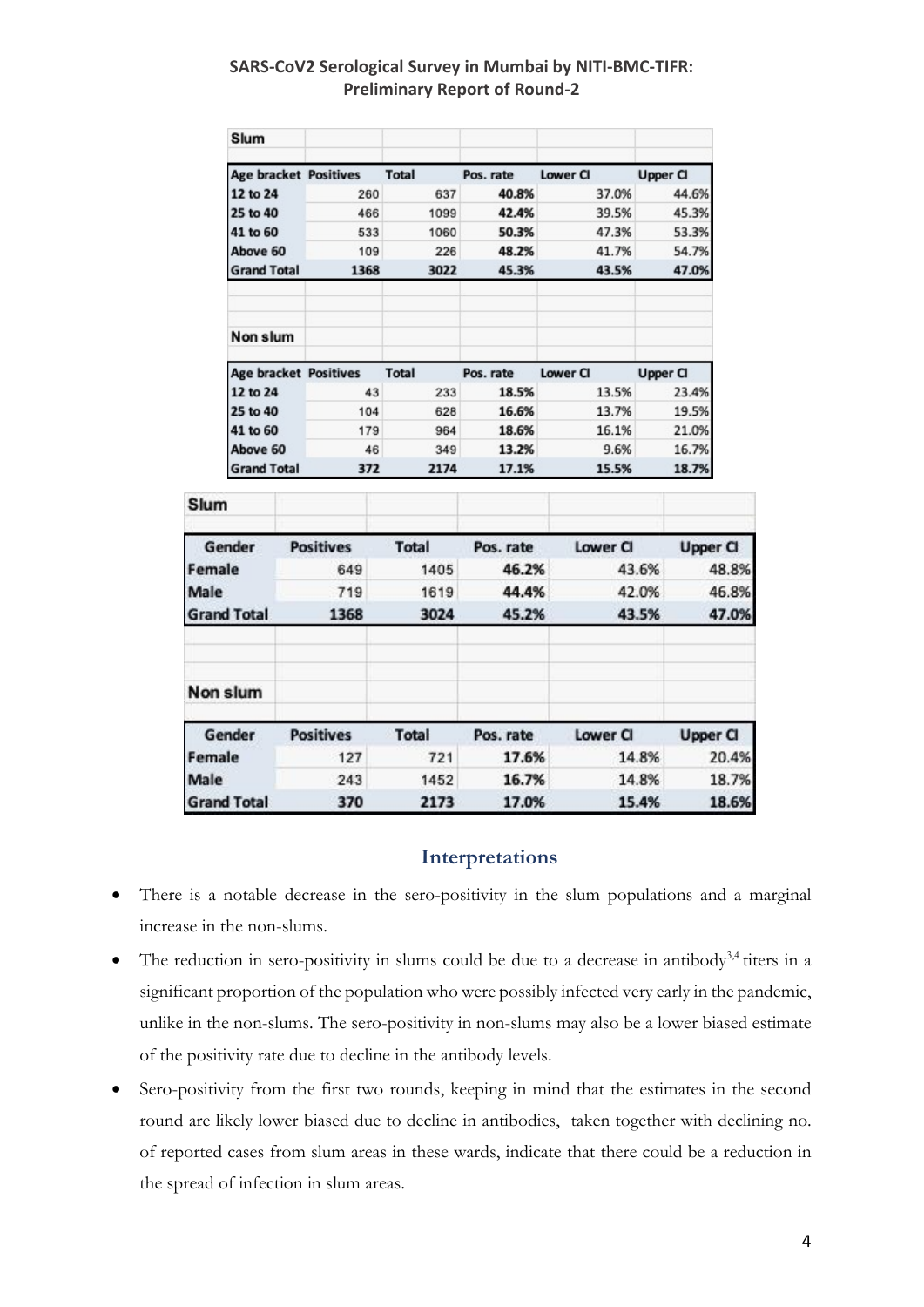- Marginal increase in Sero-positivity of non-slum areas, again keeping in mind that second round estimates are likely lower biased due to decline in antibodies, correlates with increase in reported cases in August from non-slum areas.
- Survey information on travel history of participants does not indicate returning migrants to have significantly affected the findings of the study.
- About 1-2% of the samples belonged to people who had participated in both the rounds
- Emerging scientific evidence hints at decay of antibody levels in recovered patients over a period of time. The impact of this on immunity, if any, is still unknown.
- These results provide will be valuable to learn more about assessing infection spread in populations and emergence of herd immunity.

We are checking if prevalence estimates would change based on RBD antibodies that will be tested on a subset of samples and decay of antibody. We are in the process of assaying for the presence of neutralizing antibodies and risk factors on SARS-CoV2 infection.

## **Prevalence in Health Care Workers**

|                                             | <b>Positives</b> | <b>Total</b> | <b>Positive fraction Lower CL</b> |       | <b>Upper CI</b> |
|---------------------------------------------|------------------|--------------|-----------------------------------|-------|-----------------|
| Health post staff (ANM+MPW+CHV)             | 68               | 217          | 31.3%                             | 25.2% | 37.5%           |
| Dispensary staff (Dr+LT+Dresser+Pharmacist) | 26               | 122          | 21.3%                             | 14.0% | 28.6%           |
| <b>Heaith office and other staff</b>        | 91               | 321          | 28.3%                             | 23.4% | 33.3%           |
| <b>Program staff</b>                        | 14               | 68           | 20.6%                             | 11.0% | 30.2%           |
| <b>Total</b>                                | 199              | 728          | 27.3%                             | 24.1% | 30.6%           |

 $\triangleright$  Seroprevalence observed among the Health care workers working in slum areas was lower than Seroprevalence in the slum populations could be due to Corona appropriate behavior which includes use of Masks and hand hygiene.